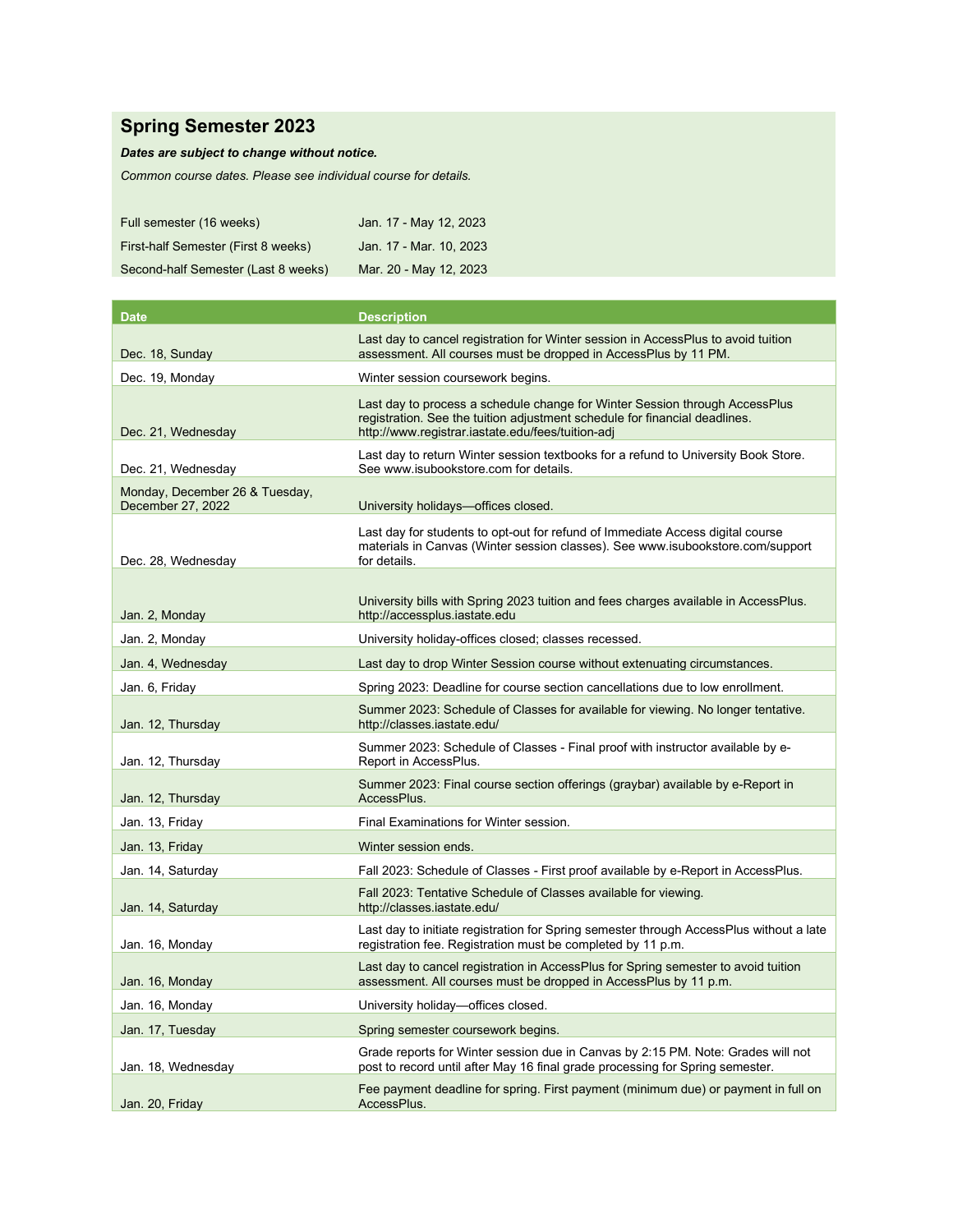| Jan. 23, Monday                              | Last day to process most schedule changes without signatures of instructor and<br>advisor (full-semester courses and first half-semester courses). See the tuition<br>adjustment schedule for financial deadlines.<br>http://www.registrar.iastate.edu/fees/tuition-adj |
|----------------------------------------------|-------------------------------------------------------------------------------------------------------------------------------------------------------------------------------------------------------------------------------------------------------------------------|
| Jan. 23, Monday                              | Last day to drop a full-semester or first half-semester course without the drop<br>appearing on the permanent record or counting toward the limit of dropped courses.                                                                                                   |
| Jan. 23, Monday                              | Last day to process a schedule change for spring through AccessPlus registration.                                                                                                                                                                                       |
|                                              | Last day to initiate registration through AccessPlus. A late registration fee applies.                                                                                                                                                                                  |
| Jan. 23, Monday                              |                                                                                                                                                                                                                                                                         |
| Jan. 23, Monday<br>Jan. 23, Monday           | Last day to change a full semester course from audit to credit basis.<br>Last day to return textbooks for refund to University Book Store. Exclusions apply.<br>See www.isubookstore.com for details.                                                                   |
| Jan. 28, Saturday                            | Fall 2023: Schedule of Classes - Second proof available by e-Report in AccessPlus.                                                                                                                                                                                      |
| Jan. 30, Monday                              | Last day for students to opt-out for refund of Immediate Access digital course<br>materials in Canvas (semester-long classes). See www.isubookstore.com/support for<br>details.                                                                                         |
| Jan. 31, Tuesday                             | Last day to receive a tuition and fee adjustment for full-semester courses when<br>dropping below full-time status. No refunds for full-semester courses after day 10 of<br>the semester.                                                                               |
| Jan. 31, Tuesday                             | Last day to elect to audit a course for spring. The instructor of the course must<br>approve the audit.                                                                                                                                                                 |
| Feb. 3, Friday                               | Graduate College: Last day for graduate students to apply for Spring 2023<br>graduation through AccessPlus.                                                                                                                                                             |
| Feb. 17, Friday                              | Last day to drop a first half-semester course without extenuating circumstances.                                                                                                                                                                                        |
| Feb. 17, Friday                              | Last day to change a first half-semester course to or from Pass/Not Pass.                                                                                                                                                                                               |
| Feb. 18, Saturday                            | Fall 2023: Schedule of Classes - Third proof available by e-Report in AccessPlus.                                                                                                                                                                                       |
| Feb. 20, Monday                              | Fee payment deadline, spring semester. Second payment (minimum due) in<br>AccessPlus.                                                                                                                                                                                   |
| Feb. 25, Saturday                            | Departments begin submitting midterm grades.                                                                                                                                                                                                                            |
| Feb. 28, Tuesday                             | Fall 2023: Schedule of Classes available for viewing. No longer tentative.<br>http://classes.iastate.edu/                                                                                                                                                               |
| Feb. 28, Tuesday                             | Fall 2023: Schedule of Classes - Final proof with instructor available by e-Report in<br>AccessPlus.                                                                                                                                                                    |
| Feb. 28, Tuesday                             | Summer 2023: Final course section offerings (graybar) available by e-Report in<br>AccessPlus.                                                                                                                                                                           |
| Feb. 28, Tuesday                             | Fall 2023: Final course section offerings (graybar) available by e-Report in<br>AccessPlus.                                                                                                                                                                             |
| Mar. 1, Wednesday                            | Summer 2023: Deadline for submitting new experimental course proposals in CIMX.                                                                                                                                                                                         |
| Mar. 1, Wednesday                            | Textbook & Supply adoptions for Summer 2023 and Fall 2023 classes due to<br>University Book Store (or immediately upon receiving teaching assignments).                                                                                                                 |
| Mar. 1, Wednesday                            | Registration Authorization Numbers for colleges are available in AccessPlus and<br>ADIN for Summer 2023 and Fall 2023.                                                                                                                                                  |
| Mar. 1, Wednesday                            | Advising period for Summer 2023 and Fall 2023 registration begins.                                                                                                                                                                                                      |
| Mar. 10, Friday                              | Midterm grade reports due from all departments in Canvas and AccessPlus by 2:15<br>PM.                                                                                                                                                                                  |
| Mar. 10, Friday                              | First half-semester courses end.                                                                                                                                                                                                                                        |
| Monday, March 13 - Friday, March 17,<br>2023 | Spring break; classes recessed.                                                                                                                                                                                                                                         |
| Mar. 20, Monday                              | Second half-semester courses begin.                                                                                                                                                                                                                                     |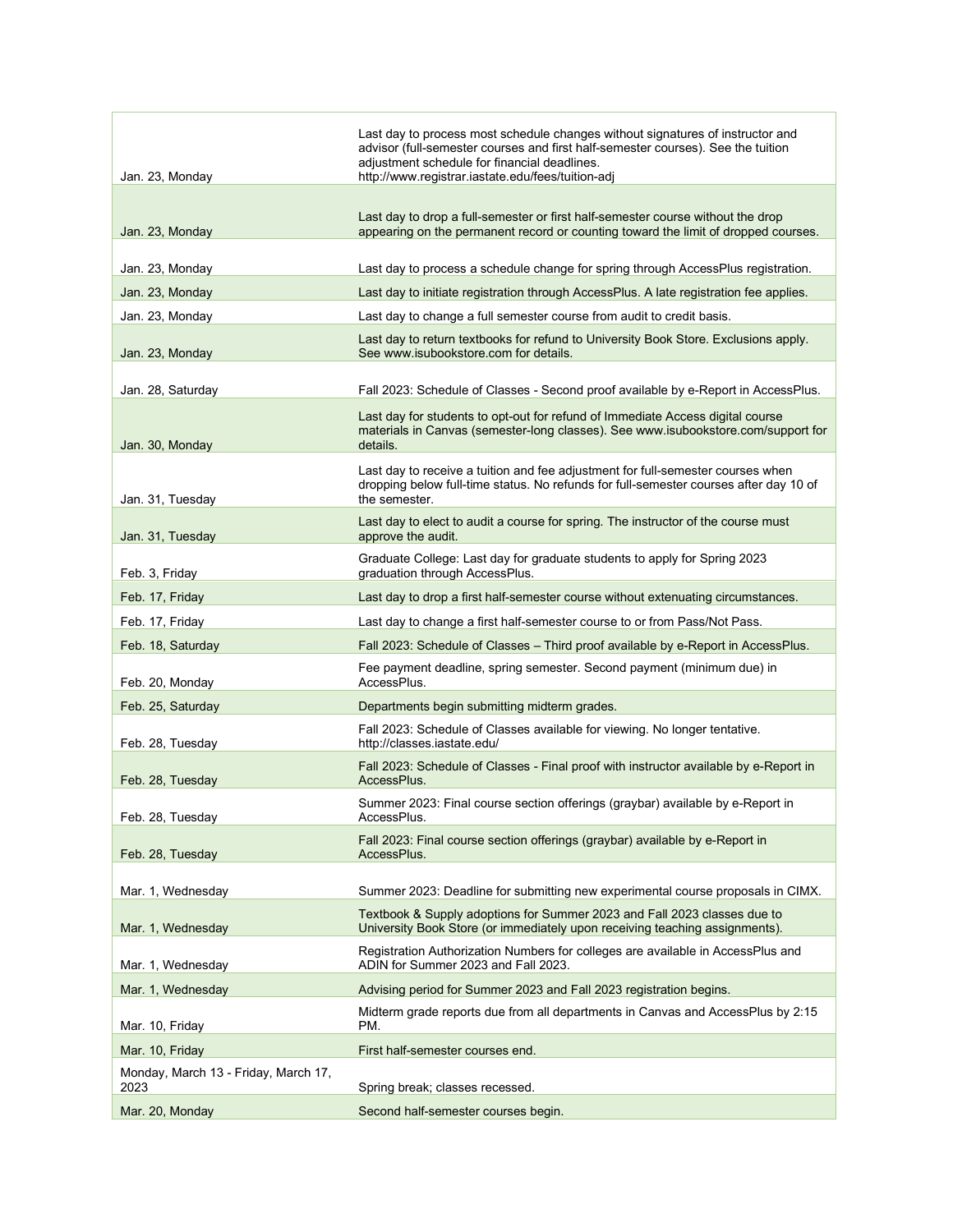| Mar. 20, Monday   | Fee payment deadline, spring semester. Final payment due in AccessPlus.                                                                                                                                                                                                                       |
|-------------------|-----------------------------------------------------------------------------------------------------------------------------------------------------------------------------------------------------------------------------------------------------------------------------------------------|
| Mar. 24, Friday   | Last day to process most schedule changes for a second half-semester course or to<br>add/drop a second half-semester course without signatures of instructor and advisor.<br>See the tuition adjustment schedule for financial deadlines.<br>http://www.registrar.iastate.edu/fees/tution-adj |
| Mar. 24, Friday   | Last day to drop a second half-semester course without the drop appearing on the<br>permanent record or counting toward the limit of dropped courses.                                                                                                                                         |
| Mar. 24, Friday   | Undergraduate graduation applications for Summer 2023 are due. Submit via<br>AccessPlus (student tab > graduation > application).                                                                                                                                                             |
| Mar. 27, Monday   | Summer 2023: Preliminary room assignments distributed to departments from Room<br>Scheduling.                                                                                                                                                                                                 |
| Mar. 28, Tuesday  | Registration period for Summer 2023 and Fall 2023 begins.                                                                                                                                                                                                                                     |
| Mar. 28, Tuesday  | First day of assigned Summer 2023 and Fall 2023 registration dates for students in<br>the College of Veterinary Medicine and students in the Graduate College. Hours for<br>AccessPlus registration are 7 a.m. to 11 p.m., Monday-Saturday, and most<br>Sundays.                              |
| Mar. 30, Thursday | First day of assigned Summer 2023 and Fall 2023 registration dates for students<br>projected as seniors. Hours for AccessPlus registration are 7 a.m. to 11 p.m.,<br>Monday-Saturday, and most Sundays.                                                                                       |
| Mar. 31, Friday   | Graduate College: Last day for graduate students to cancel Spring 2023 graduation<br>through AccessPlus.                                                                                                                                                                                      |
| Mar. 31, Friday   | Graduate College: Last day for final oral exam request to be received by Graduate<br>College to avoid cancellation of Spring 2023 graduation.                                                                                                                                                 |
| Mar. 31, Friday   | Last day to add or drop a full-semester course or withdraw without extenuating<br>circumstances.                                                                                                                                                                                              |
| Mar. 31, Friday   | Last day to change a full-semester course to or from Pass/Not Pass.                                                                                                                                                                                                                           |
| Mar. 31, Friday   | Last day to file a Designation of Repeated Course form for a full-semester or second<br>half-semester course that is not an automatic designated repeat.                                                                                                                                      |
| Apr. 6, Thursday  | Summer 2023: Preliminary room assignments, with changes, due back by COCF<br>from departments to Room Scheduling.                                                                                                                                                                             |
| Apr. 10, Monday   | First day of assigned Summer 2023 and Fall 2023 registration dates for students<br>projected as juniors. Hours for AccessPlus registration are 7 a.m. to 11 p.m.,<br>Monday-Saturday, and most Sundays.                                                                                       |
| Apr. 15, Saturday | Fall 2023: Department course enrollment tally, no college or year, available by e-<br>Report in AccessPlus. After last day junior registration.                                                                                                                                               |
| Apr. 17, Monday   | First day of assigned Summer 2023 and Fall 2023 registration dates for students<br>projected as sophomores. Hours for AccessPlus registration are 7 a.m. to 11 p.m.,<br>Monday-Saturday, and most Sundays.                                                                                    |
| Apr. 21, Friday   | Graduate College: Last day for final oral examinations. Open your account in<br>ProQuest and enter the name of your thesis/dissertation.                                                                                                                                                      |
| Apr. 21, Friday   | Last day to add or drop a second half-semester course without extenuating<br>circumstances.                                                                                                                                                                                                   |
| Apr. 21, Friday   | Last day to change a second half-semester course to or from Pass/Not Pass.                                                                                                                                                                                                                    |
| Apr. 22, Saturday | Fall 2023: Department course enrollment tally, no college or year, available by e-<br>Report in AccessPlus. After last day sophomore registration.                                                                                                                                            |
| Apr. 22, Saturday | Summer 2023: Room assignments for courses displayed in the online Schedule of<br>Classes. http//classes.iastate.edu                                                                                                                                                                           |
| Apr. 24, Monday   | First day of assigned Summer 2023 and Fall 2023 registration dates for students<br>continuing as freshmen. Hours for AccessPlus registration are 7 a.m. to 11 p.m.,<br>Monday-Saturday, and most Sundays.                                                                                     |
| Apr. 25, Tuesday  | Last day of assigned registration dates for Summer 2023 and Fall 2023 registration.                                                                                                                                                                                                           |